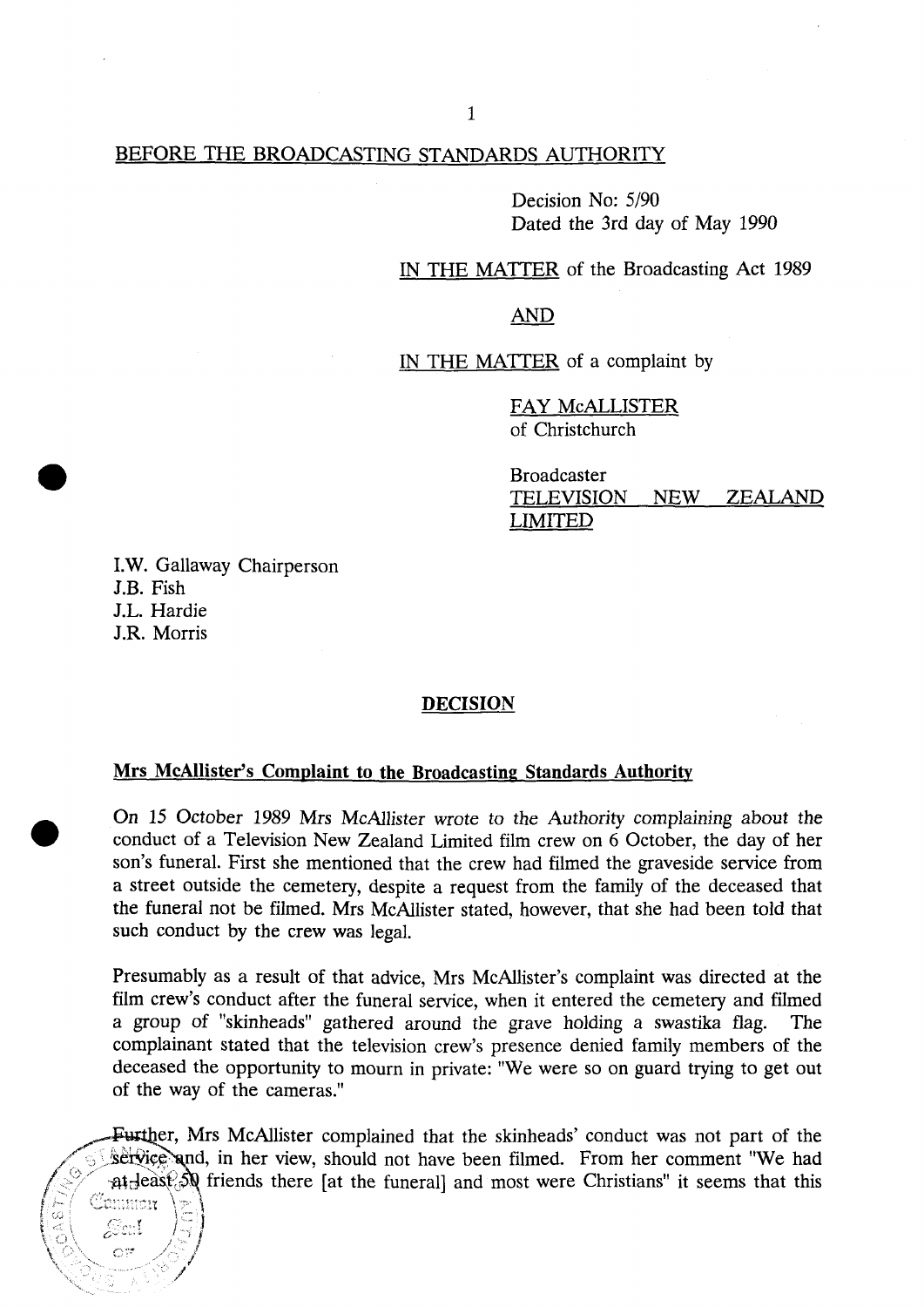aspect of Mrs McAllister's complaint amounts to an allegation that the subsequent broadcast of that film would give viewers the false impression that her son had not received a Christian burial.

At the Authority's request, the complainant elaborated her complaint on a Broadcasting Complaint Referral Form which was returned to the Authority on November 8 1989. In supplying the information requested by the Form, Mrs McAllister listed several TVNZ news programmes broadcast on Channel One early in October 1989 as giving rise to her complaint. She also indicated that the complaint was on a matter concerning the privacy of the individual which she wished the Authority to deal with in the first instance.

On the Form, no mention was made of the filming of the skinheads after the funeral service or of the impression which the broadcast of that film might have on viewers. Instead, Mrs McAllister complained of the film crew's conduct in filming the funeral from the street outside the cemetery. As part of the elaboration of that complaint, the complainant stated: "We were prevented from grieving in a natural way as we had to line up with our backs to the Television crew and could not stand round the grave."

### **TVNZ's Comments**

Cammon

 $S_{\mathfrak{m}}$  $\cap$ 

ुस्रेब

:<br>⊙^

In response to a request for its comments upon Mrs McAllister's complaint, TVNZ wrote to the Authority on 15 December 1989. A copy of the letter was sent to the complainant for comment but none was received.

The letter begins by stating:

The alleged breach of privacy clearly attaches to the handling of one news item the coverage at the time of the burial rites even though news coverage on other days are identified on the complaints form. ... In the circumstances it must be assumed, on the basis of [Mrs McAllister's] comments under section 3 [of the Form], that most of her concerns centre on the coverage of her son's funeral. This relates to the item broadcast on Network News on Friday 6 October.

The Authority agrees with that point made by TVNZ. Authority members have viewed videotapes of the other news programmes listed by the complainant on the Complaint Form and none contained coverage of the funeral. The Network News item of 6 October, a videotape of which has also been viewed by the Authority, was the only item containing such coverage.

TVNZ's letter then elaborates upon the conduct of the film crew at the funeral in these terms:

 $T^{ANDA}$  arrival at the cemetery the reporter was approached by Mrs McAllister and asked not to film the graveside ceremonies.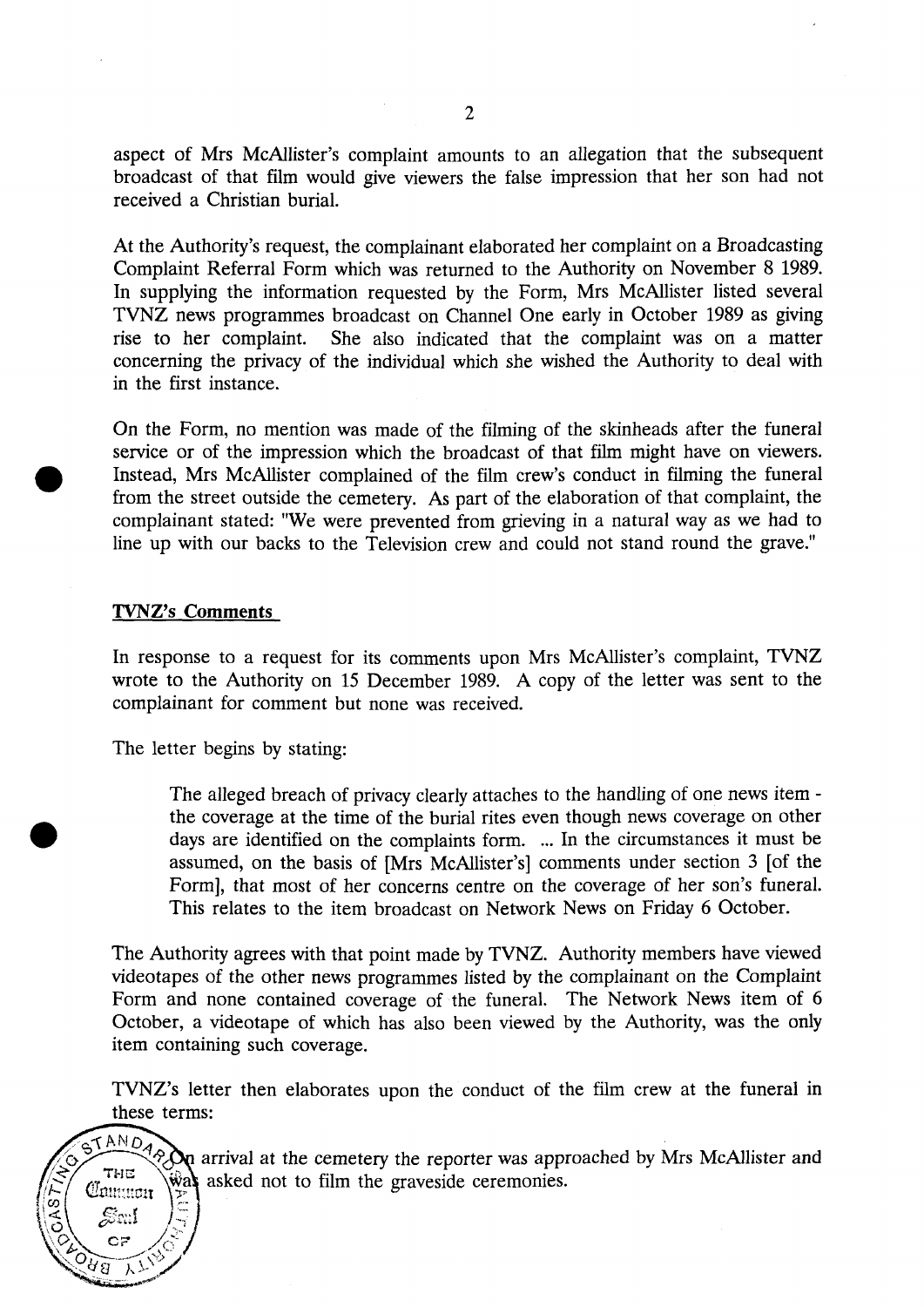The reporter used her radio-telephone to consult the duty editor. She was advised to leave the cemetery but to seek some discreet position on public land from which an indication of the form of the proceedings might be obtained. Accordingly the reporter and the camera crew moved onto a public roadway adjacent to the cemetery and set up their camera a considerable distance from the grave.

It should be emphasised that at no time during the ceremony did the crew or the reporter interfere physically or intrude in what was proceeding or occurring in the cemetery.

At the conclusion of the ceremony Craig McAllister, the brother of the deceased, came onto the roadway to talk both to the TVNZ reporter and to representatives of other media.

It was he who explained the significance of the Nazi symbols and invited the crew and the photographer from the Christchurch Star to approach the grave where he and his colleagues were displaying Nazi paraphernalia.

The brother and a companion took this opportunity to tell the TVNZ reporter of their sadness that friends of the dead man had not been released from prison to act as pall-bearers.

It should be said that the reporter was under the impression, throughout the proceedings, that she was complying with the wishes of the family. She had removed herself and the crew when asked, and her subsequent return to the gravesite after the ceremony was at the invitation, and in the company of, the deceased's brother.

Next, TVNZ's letter offers three reasons for the Network News' coverage of Glen McAllister's funeral: it was in the public interest; Nazi symbolism was in the background; and there was a political involvement. By way of introduction to TVNZ's elaboration of those reasons, it needs to be noted that Glen McAllister's death was the result of suicide, committed immediately after he had shot dead a Christchurch City Council worker.

TVNZ's reasons for the funeral coverage were elaborated in these terms:

 $\mathcal{L}_{\mathbb{C}}$  .  $int = \{ \mathbb{R}^n | \}$  $\frac{1}{2}$  *J*  $\frac{1}{2}$  *l* 

"The killing of Wayne Motz had shocked the country. ...he was the son of a former prominent New Zealand test cricketer and thus he was a person that the public could relate to.

The killing was apparently motiveless - the victim completely innocent and  $\triangle$   $\triangle$   $\triangle$  chosen at random.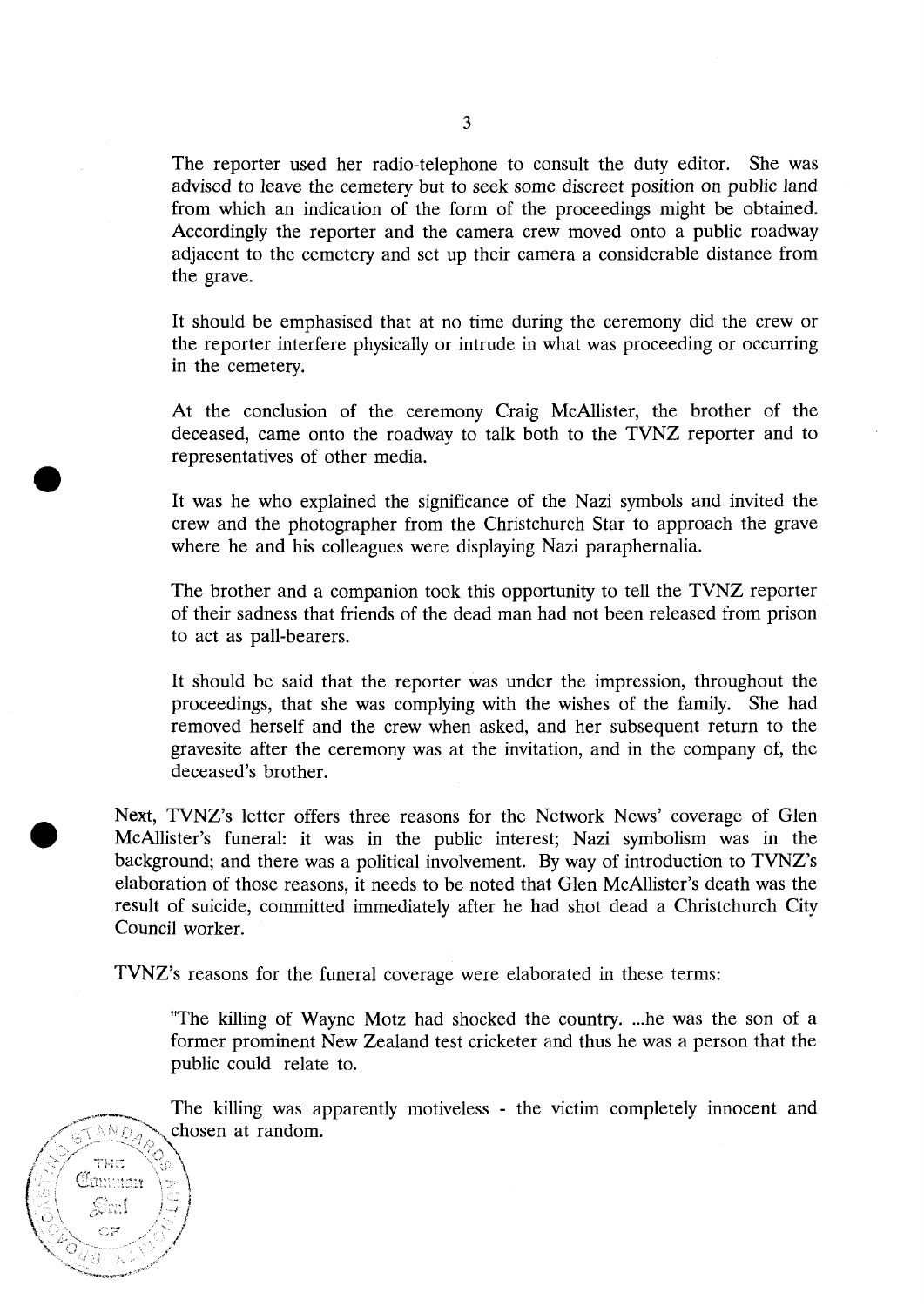The public, it is submitted, were entitled to know what manner of person it was who could carry out such a horrifying and senseless murder in the heart of Christchurch, and what might have motivated him.

Little information about Glen McAllister was readily available and it was not until television was able to show the skinheads around the grave, the tattoos and the Nazi symbols that it was possible to provide some indication of not only the sort of person McAllister was but also the company he kept.

... It is not only the company feeling, but also its perceived duty, to bring to public attention that there are those in their midst who openly flaunt symbols, such as the swastika, which are associated with hatred and ruthlessness in the minds of so many, especially an older generation who may have dread recollections of Hitler and what he stood for. ...

The story of the funeral gained an added dimension of more than fleeting interest when the Opposition Police spokesman, Mr John Banks, successfully lobbied to have imprisoned companions of McAllister denied special leave to attend the funeral.

... As it turned out this became a significant part of the funeral coverage itself, with Craig McAllister and a companion criticising the decision to deny leave."

## **Privacy Complaints under the Broadcasting Act 1989**

Section  $4(1)(c)$  of the Broadcasting Act 1989 imposes an obligation upon broadcasters in these terms:

- 4(1) Every broadcaster is responsible for maintaining in its programmes and their presentation, standards which are consistent with -
	- (c) The privacy of the individual.

There is some similarity between  $s4(1)(c)$  of the 1989 Act and  $ss24(1)(g)$  and  $95(1)(g)$ of the Broadcasting Act 1976, which were repealed, respectively in 1988 and 1989. They applied to the Broadcasting Corporation of New Zealand  $(s24(1)(g))$  and each private broadcaster  $(s95(1)(g))$ . Each provision made the relevant broadcaster responsible:

> ... for maintaining, in its programmes and their presentation, standards which will be generally acceptable in the community, and in particular it shall have regard to -

The privacy of the individual.

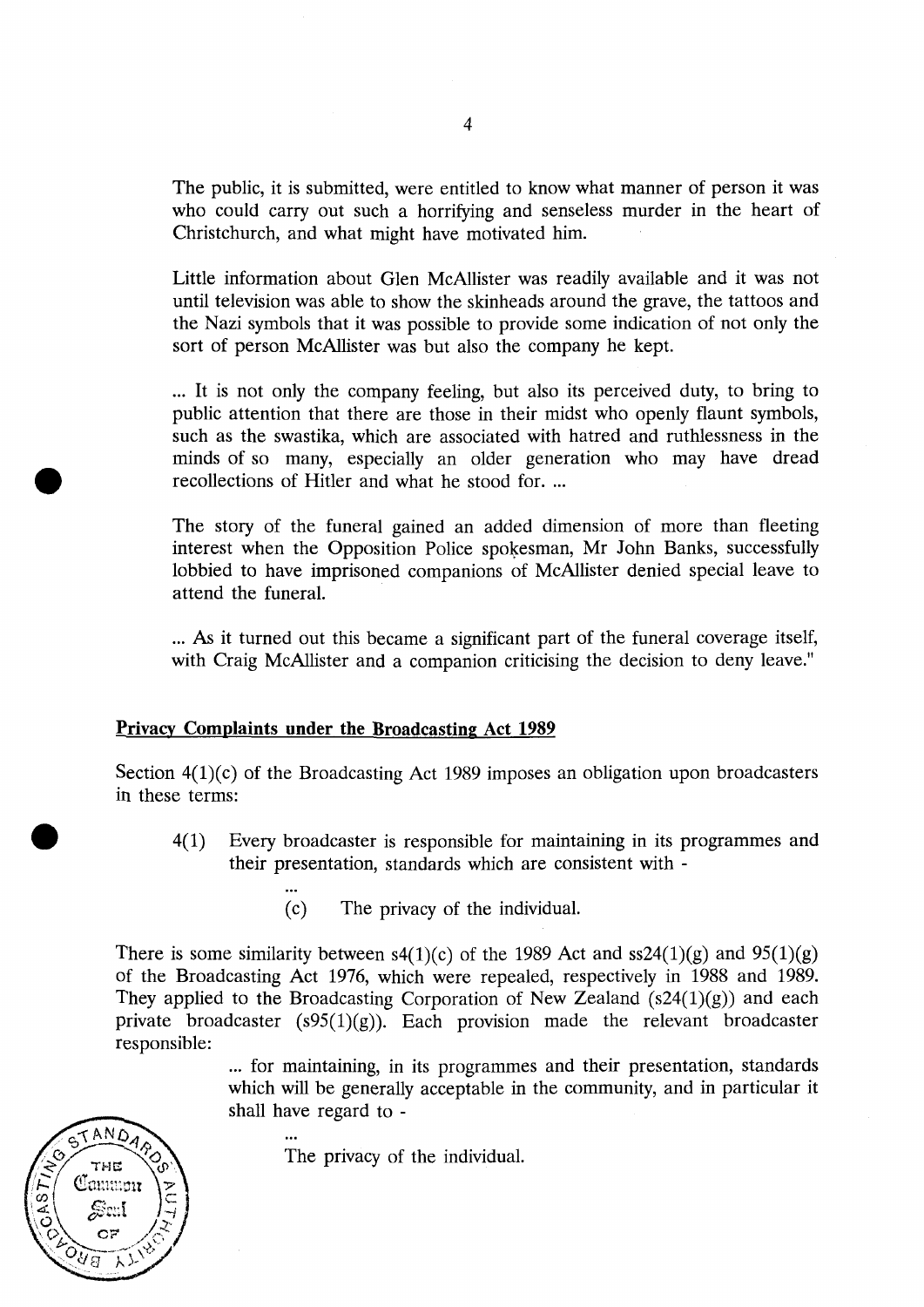Of greater interest, however, is  $s95o(1)(b)(ii)$  of the Broadcasting Act 1976, added in 1982 and repealed by the Broadcasting Act 1989. That provision empowered the Broadcasting Complaints Committee to receive and consider formal complaints of:

> Unwarranted infringement of privacy in, *or in connection with the obtaining of material included in,* programmes broadcast by any broadcasting body. (Emphasis added.)

A notable difference between that provision of the 1976 Act and  $s4(1)(c)$  of the 1989 Act is the lack of mention in the current Act of privacy being infringed by the *obtaining of material* included in programmes: the opening words of s4(1)(c) merely require *programmes and their presentation* to conform to a standard consistent with the privacy of the individual. A deduction which might be drawn from that difference in statutory wording is that the 1989 Act recognises fewer grounds for privacy complaints than were recognised by the 1976 Act. Thus, it may be that only when a *programme or its presentation* is alleged to infringe an individual's privacy (as opposed to the obtaining of material for a programme) that a complaint can be established under the 1989 Act.

If that is the case,  $s4(1)(c)$  of the Broadcasting Act 1989 would not provide any basis for a complaint that a broadcaster infringed an individual's privacy by obtaining material for broadcast. One aspect of Mrs McAllister's complaint, namely, that the behaviour of TVNZ's film crew, during and after the funeral, prevented the family of the deceased from mourning naturally, amounts to a complaint of that nature. Despite the possibility that it may not be the type of complaint envisaged by  $s4(1)(c)$ , the Authority will later consider that aspect of Mrs McAllister's complaint.

Another aspect of the present complaint, as TVNZ acknowledged in its letter of 15 December 1989, is directed at a specific programme - the Network News of 6 October. Section  $4(1)(c)$  of the Broadcasting Act clearly envisages a privacy complaint being so directed and s8(c) of the Act empowers the Authority to deal with it without the complainant first making a complaint to the broadcaster concerned.

With respect to this aspect of the present complaint, there is one "technical" matter that should be noted, although it was not raised by TVNZ. Section 9(3) of the Broadcasting Act 1989 prohibits the Authority from accepting a privacy complaint when it is made more than twenty working days after the broadcast of the programme to which it relates. Mrs McAllister's original letter to the Authority was received on 17 October 1989, well within that time limit. However, that letter did not expressly mention the Network News programme of 6 October: it was first mentioned in the Form which the complainant completed at the Authority's request and which was returned to the Authority on 8 November 1989. Despite the intervention of Labour Day, on 23 October 1989, that Form was received by the Authority twenty two working days after the broadcast of the 6 October Network News.

 $\frac{1}{\text{TRF}}$  is  $\frac{1}{\text{TRF}}$  in  $\frac{1}{\text{TRF}}$  in  $\frac{1}{\text{TRF}}$  is of the view that it should not regard Mrs McAllister's complaint

Common

OF

 $\overline{\lambda}$ 

्मेब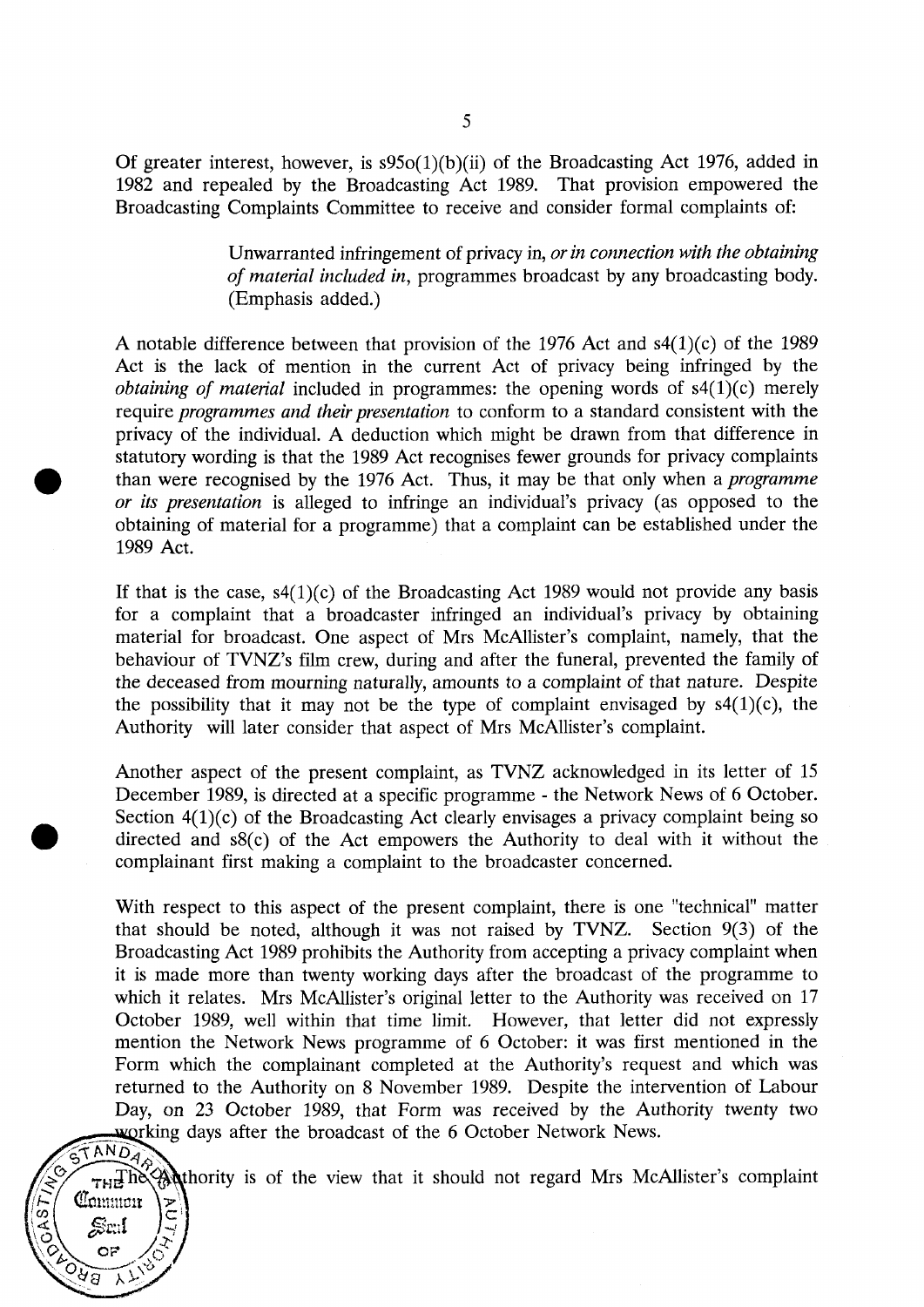against the Network News of 6 October as being made on 8 November 1989 when her first correspondence was received within time and when that correspondence raised, with regard to the general circumstances which inspired her complaint, those aspects which she, being unfamiliar with the provisions of the Broadcasting Act 1989, believed were relevant. Thus, while the Form's requests for information prompted the complainant to name the programme at which her complaint was directed, it is the Authority's view that, for the purposes of s9(3) of the Act, Mrs McAllister's complaint was received by it on 17 October 1989. Accordingly, the Authority is empowered to deal with it.

There is a third aspect to Mrs McAllister's complaint, namely, that the broadcast of the film of the skinheads standing around the grave might have given a false impression of the nature of the funeral that had been conducted for her son. The Authority considers that this aspect of the complaint does not comprise an allegation that the complainant's privacy was infringed. Rather, it amounts to an allegation that the Television Programme Standards, contained in the Codes of Broadcasting Practice, were breached by the Network News of 6 October 1989. (Those Standards require television broadcasters to, for example, be truthful and accurate on points of fact, and, in news programmes, to take care in the editing of programme material to ensure that the extracts used are a true reflection and not a distortion of the original event or the overall views expressed.)

Under s8 of the Broadcasting Act, privacy complaints are the only type of complaints that the Authority can deal with directly. Other complaints, including those alleging a breach of the Codes of Broadcasting Practice, must first be made to the broadcaster concerned (ss6, 7 and 8 of the Broadcasting Act 1989). As a result, the Authority believes it is unable to deal with the third aspect of the present complaint. Accordingly, no further mention is made of it.

# **The 6 October Network News' Coverage of Glen McAllister's Funeral**

Common

OF

્ર\

ुरुव

Ò,

The item on the Network News of 6 October commenced with the newsreader stating:

"The skinhead who killed a street cleaner and then himself in Christchurch on Wednesday has been laid to rest amid controversy and anger. Glen McAllister's family are disgusted that two of his friends were refused prison leave to be pallbearers at his funeral. The men had initially been granted leave but this was revoked after protests from the murder victim's family and from Opposition M.P. John Banks."

To the accompaniment of film of two skinheads holding a swastika flag above a grave, the reporter then commenced her report with the words:

ANDA<sub>2</sub> The Nazi swastika dominated the funeral of 24 year old Glen McAllister."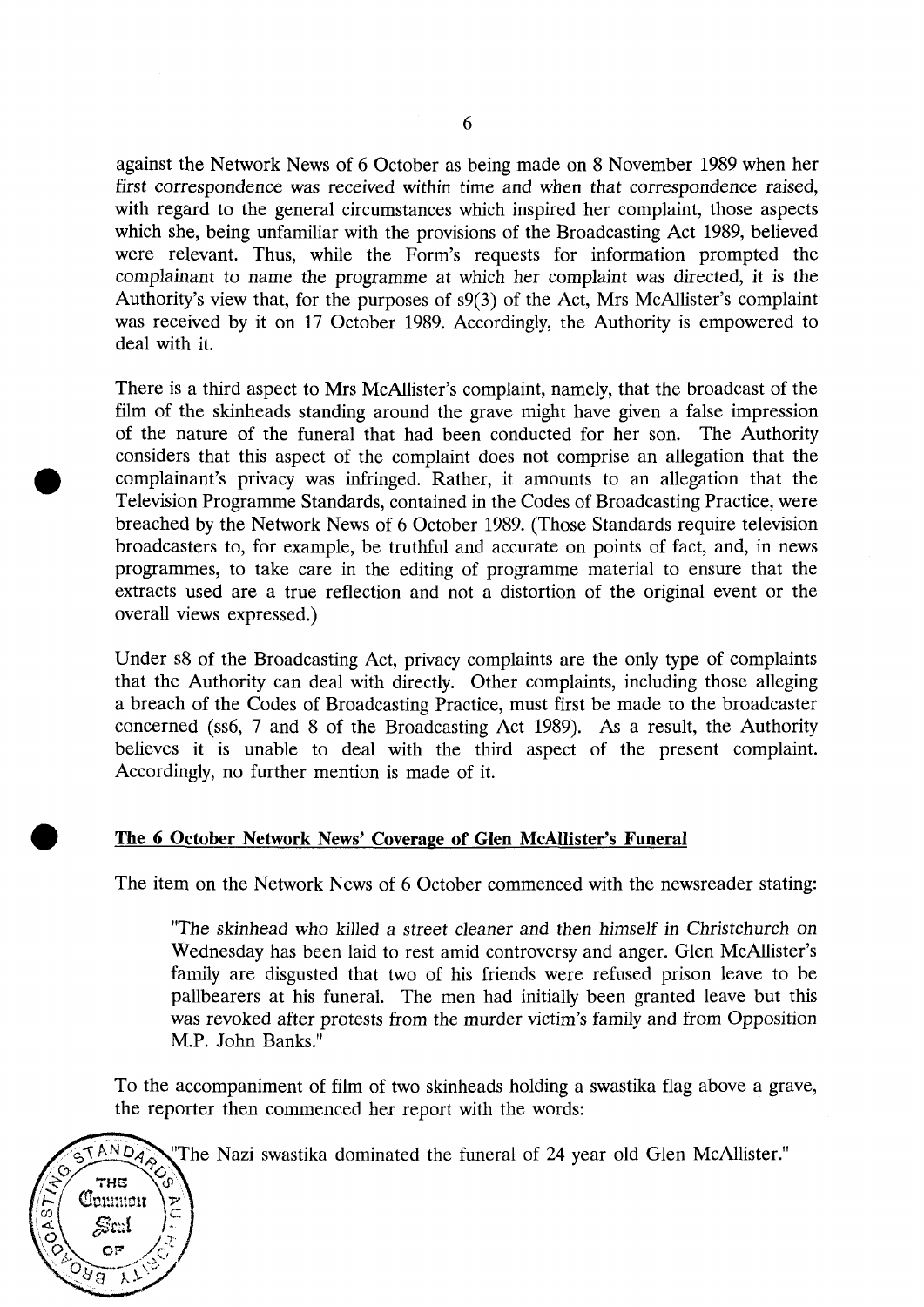The two themes thus introduced were developed in the news item in the following manner. Scenes from the interview with Craig McAllister and a companion were shown - with the two men explaining the significance to Glen and themselves of the flag and the Nazi salute - followed by a scene of a small group of skinheads standing around the grave giving the Nazi salute over the coffin. An older man in ordinary civilian attire, not saluting, was standing at the head of the coffin. Next, a group of people was shown gathered near a van, presumably in the cemetery grounds. The group contained both skinheads and others. Further shots followed of people gathered at the graveside, with skinheads in the foreground - one making a gesture with his finger towards the camera. One long distance shot of the people gathered near the grave and another closer shot of the grave with the Nazi flag held over it by skinheads preceded another segment from the interview with Craig McAllister and his companion.

To this point in the item, the reporter's commentary had explained that prison authorities had changed their minds about releasing two of the deceased's friends from jail to act as pallbearers, that protests by the murder victim's parents and from John Banks M.P. had caused the change, and that the skinheads at the funeral were angry at the decision. Craig McAllister's companion then confirmed that anger by his comments. While another scene screened of the graveside with skinheads gathered around, the reporter summarised the Justice Department's explanation for not releasing the prisoners: it did not want the prisoners exposed to the media. A Justice Department spokesperson was then shown giving that explanation.

Another scene, with skinheads and others throwing soil into the grave and departing, accompanied the reporter's summary of the comments of the next interviewee, Mr John Banks M.P. He was then shown asking why "two thoroughly bad criminals" should be released from prison "for a day's holiday to partake in such insulting exhibitionism", followed by another scene of people departing the graveside as a couple of skinheads gave the Nazi salute. Craig McAllister was then seen unfurling the Nazi flag and holding it up, followed by the closing scene of the item which was, again, taken from the interview with Craig McAllister and his companion. There, the companion stated, with respect to the imprisoned friends of the deceased, "We only wanted them as pallbearers."

### **The Concept of Privacy**

 $0A87$ 

CF

े<br>एवं ब

In everyday language, the question whether an individual's "privacy" has been infringed may be determined by "taste, ethics and regard for the feelings of others" (Professor J F Burrows, "Developments in Media Law" p35, in Media Law. Legal Research Foundation Inc. 1988). However, the Broadcasting Standards Authority believes that it is unable to rely solely upon everyday notions of privacy to determine complaints made  $\frac{1}{2}$  s4(1)(c) of the Broadcasting Act 1989. This is because, pursuant to s18 of the STANG<sub>S</sub> Recisions of the Authority are appealable to the High Court. Since legal notions  $\tau$ of production be expected to dominate the High Court's approach on appeal, the  $Conx$ unthority is of the view that it must endeavour to take a similar approach when  $S\!{\rm curl}$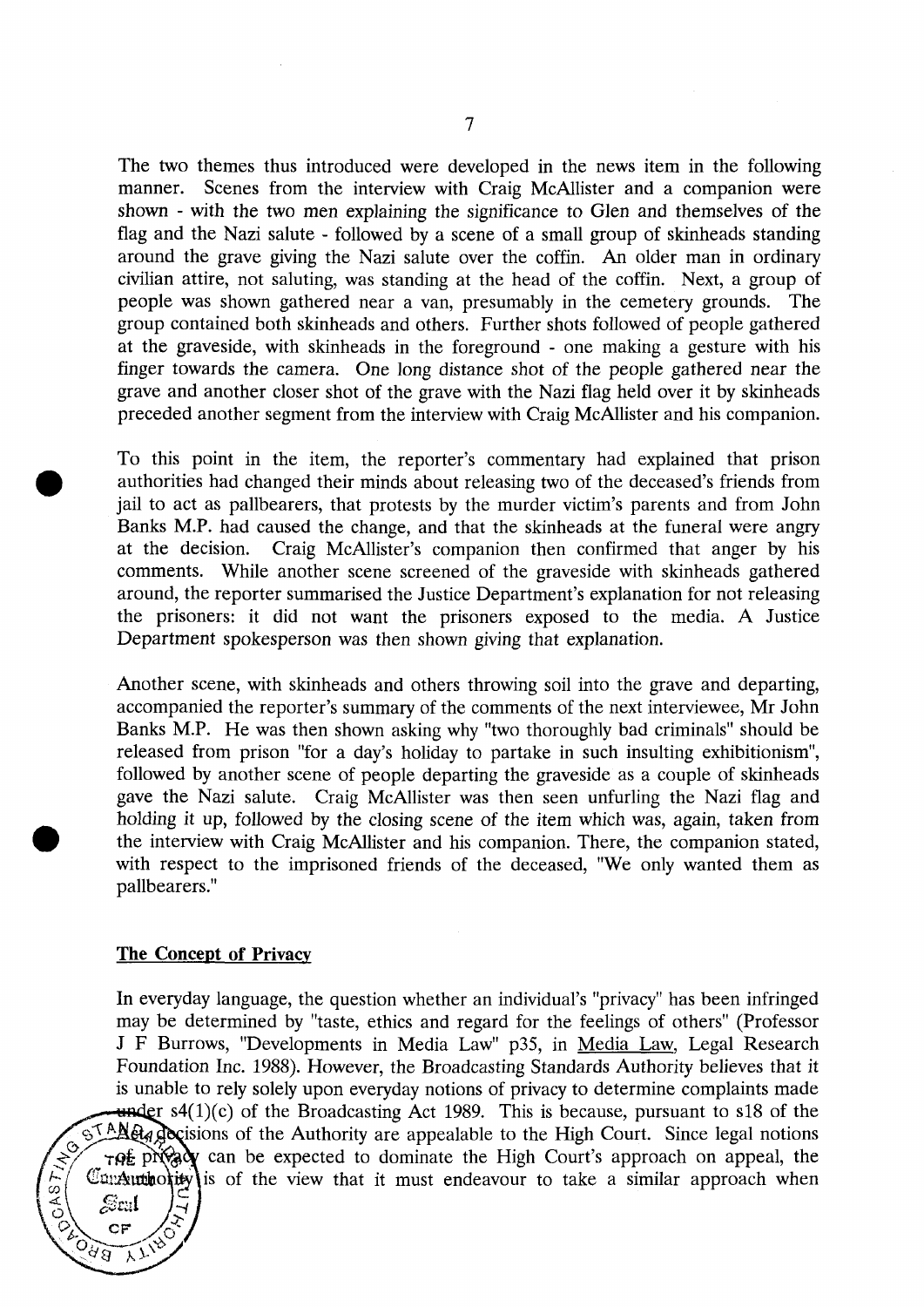determining the extent of the protection afforded against broadcasters' actions by  $s4(1)(c)$ . Unfortunately, a precise legal view of the matter is not readily ascertained: the development of a clear legal concept of privacy is in its early stages in New Zealand, as it is in many other countries.

Despite the lack of authoritative statements as to the precise meaning of the protection afforded to individual privacy by a provision such as  $s4(1)(c)$  of the Broadcasting Act 1989, there is no shortage of general information about privacy, written from a legal perspective. The Authority has been assisted in its comprehension of the limits of  $s4(1)(c)$  by such materials as official Reports on privacy, legal text books, and by commentaries upon the International Covenant on Civil and Political Rights (Article 17 of which provides, amongst other things, for the right of every person to be protected against arbitrary or unlawful interferences with privacy).

This is the first privacy complaint to be determined by the Authority and accordingly it believes that it should deal with it in considerable detail. It fully appreciates that some of the material may be difficult to assimilate, but it is a most important issue and the Authority makes no apology for this detailed approach.

The clearest principle to emerge from the sources, as well as from common sense, is that an individual's privacy cannot be protected by law to such an extent as to override the legitimate interests of other members of society. In the context of the present complaint - against a broadcaster - the complainant's interest in privacy is in competition with the public's "right to know" about events of interest to it. If both interests are to coexist, neither can be given its fullest meaning: if individual privacy is given its largest interpretation, the valued freedom of the media would be severely constrained; if the "public interest" in events is given its widest interpretation - to cover the public's curiosity about all matters reported to it - there would be no room left for individual privacy to be respected.

Although the Broadcasting Act 1989 gives no indication as to how the balance should be struck between the competing interests in individual privacy and the public's "right to know" about events of interest to it, the various materials studied by the Authority provide assistance. The most developed ideas come from the United States, with its tort (civil action) of invasion of privacy. Although American legal doctrine is not as common a source of inspiration for New Zealand law as the doctrines of Commonwealth countries, the Authority notes that, in the area of privacy, the New Zealand High Court recently called in aid United States' law. In Tucker v News Media Ownership Ltd [1986] 2 NZLR 716, at 733, McGechan J invoked American notions of privacy in support of the High Court's earlier decision (which had been upheld by the Court of Appeal) that a serious question to be tried was raised by the argument that a tort of invasion of privacy exists in this country.

The American tort of invasion of privacy has been said to comprise, in fact, four distinct torts. The invasions they protect against are "tied together by the common

Classencer

Smi

 $\forall$ 

 $rac{6}{4}$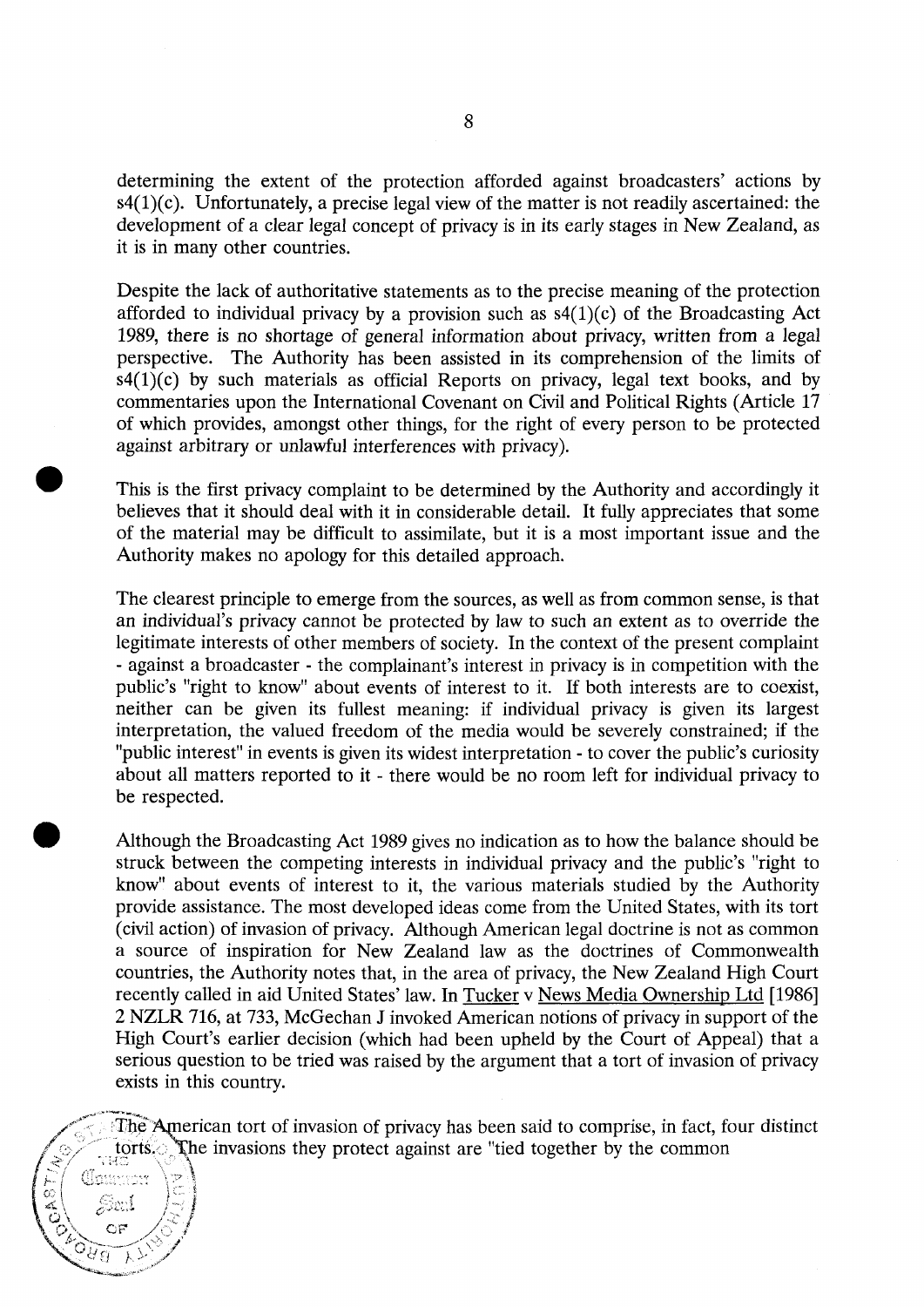name, but otherwise have almost nothing in common except that each represents an interference with the right of the plaintiff 'to be let alone'". (Prosser and Keeton on Torts, Fifth edition, Hornbook Series, Lawyer's Edition, p851). From that text's discussion of the four American torts of privacy, it emerges that two may cast light upon the limits of the protection afforded to an individual's privacy by  $s(1)(c)$  of the Broadcasting Act 1989.

The first tort is described as protecting against the public disclosure of *private* facts but it is generally agreed that it will also protect against the public disclosure of *public*  facts provided, in both cases, that the facts disclosed would be "highly offensive and objectionable to a reasonable person of ordinary sensibilities" (Prosser and Keeton pp856 - 859). Examples of private facts given by the authors include the details of a person's sexual relations or intimate private characteristics and conduct (p857). Public facts are described as facts "that occurred at a public place and in view of the general public, ... or... [that] can be found in a public record" (p859). Logically, it will be more difficult to establish that the disclosure of public facts, rather than private facts, meets the "highly offensive" etc. test. The authors suggest that if a public fact is "of public concern" its disclosure will not meet that test. They then discuss the American law's liberal view of matters which are "of public concern", testifying to the difficulty an American plaintiff would have in succeeding in an action for invasion of privacy by the public disclosure of public facts (pp859 - 862).

In Tucker v News Media Ownership Ltd, McGechan J, relying on another American text by Prosser, expressed his support for the introduction into the New Zealand common law of a tort covering, at least, invasion of personal privacy by the public disclosure of private facts ([1986] 2 NZLR at 733). In its limited sphere of operation, ie affecting broadcasters, it seems reasonable to presume that  $s4(1)(c)$  of the Broadcasting Act 1989 may provide the protection afforded in the United States by that tort. Further, in light of comments by McGechan J in Tucker, it may be that  $s4(1)(c)$ should be interpreted to provide greater protection against the disclosure of *public* facts than is provided in the United States.

In <u>Tucker</u>, the facts disclosed were of the plaintiff's previous criminal convictions - facts which were a matter of public record. The occasion which prompted the media to disclose those facts was the plaintiff's public appeal for money to fund heart surgery which he was advised he needed and for which he had to travel to Australia. Despite the "public concern" about the plaintiffs criminal record in the circumstances, McGechan J clearly was not convinced that the plaintiff would be debarred from relief in any privacy action that might be recognised in New Zealand. The Judge stated:

It may well be that a person loses a right to privacy by presenting himself to the public eye for evaluation. This concept is well recognised in American privacy law and is not unknown to our own law in the somewhat cognate field of breach confidence. ... In this case Mr Tucker undoubtedly did put himself and his aracter forward to the public when appealing for funds through the media. doing that he invited some degree of examination of his personal background

Common

OF

ーハア

 $O$ Ng

 $648$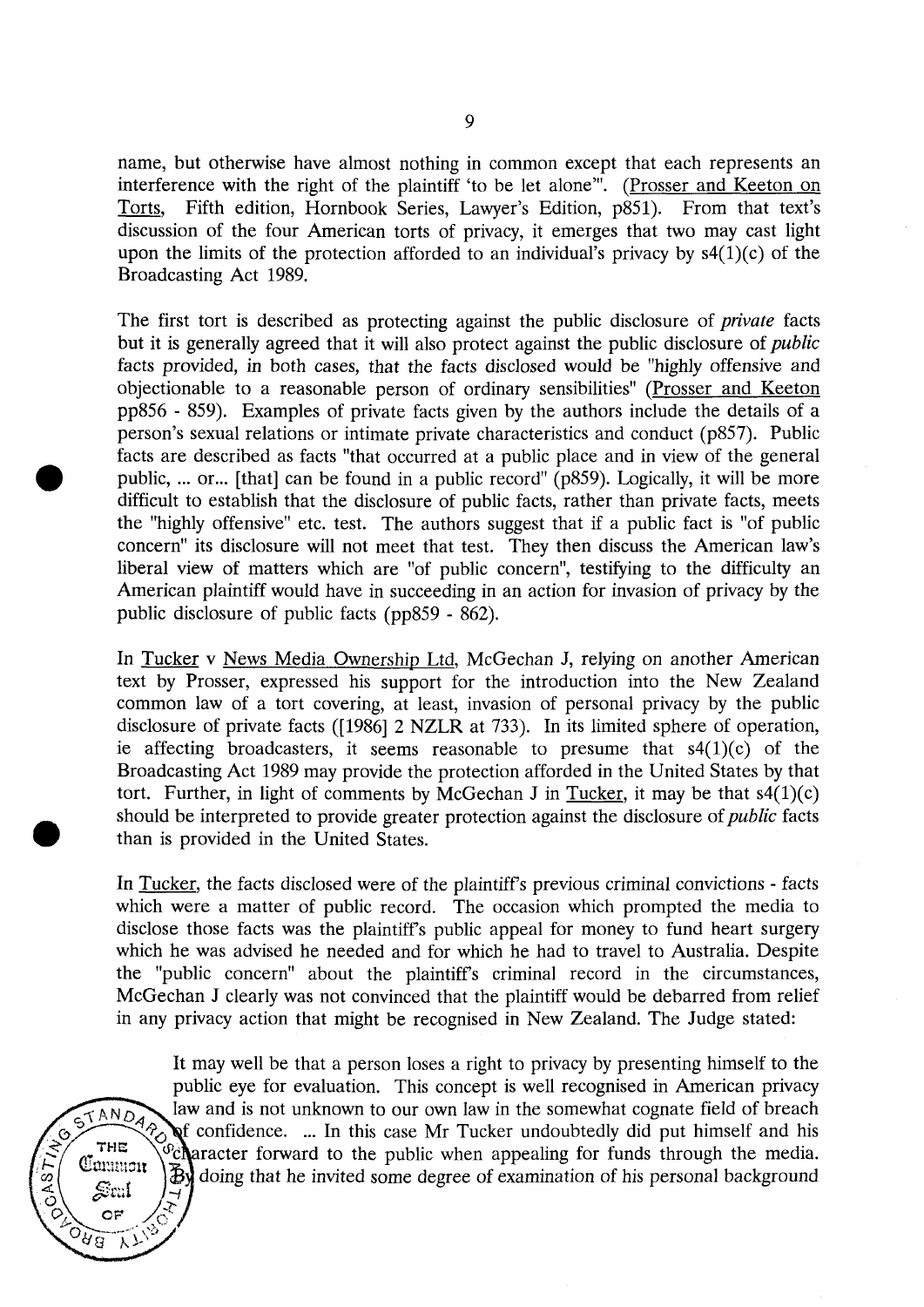and "worth" in the eyes of persons considering requests for assistance. However, on the facts of this case I do not place undue weight on this qualification to privacy. Mr Tucker was a reluctant debutante as far as public exposure was concerned. It gave him no pleasure, and was forced upon him by a desperate need for funds for what then was perceived to be a lifesaving operation. There is some element of unfairness in holding that inevitable situation against him. ([1986] 2 NZLR at 735).

The second American tort of privacy which may be relevant to a determination of the limits of the protection afforded by  $s4(1)(c)$  of the Broadcasting Act 1989 is referred to by Prosser and Keeton as unreasonable intrusion. It is described in these terms:

This is said to consist of intentional interference with another's interest in solitude or seclusion, either as to his person or to his private affairs or concerns. One form of invasion consists of intrusion upon the plaintiff's physical solitude or seclusion, as by invading his home or other quarters, or an illegal search of a shopping bag in a store. The principle has, however, been carried beyond such physical intrusion, and extended to eavesdropping upon private conversations by means of wiretapping and microphones; and there are decisions indicating that it is to be applied to peering into the windows of a home, as well as persistent and unwanted telephone calls. ...

It is clear, however, that there must be something in the nature of prying or intrusion ... It is clear also that the intrusion must be something which would be offensive or objectionable to the reasonable person ... It is clear also that the thing into which there is intrusion or prying must be, and be entitled to be, private. ... On the public street, or in any other public place, the plaintiff has no legal right to be let alone; and it is no invasion of his privacy to do no more than follow him about and watch him there. Neither is it such an invasion to take his photograph in such a place, since this amounts to nothing more than making a record, not differing essentially from a full written description, of a public sight which anyone would be free to see. (Prosser and Keeton, pp855 - 856).

Unlike the United States, New Zealand and countries with comparable legal systems such as Australia and England - do not recognise any general legal right of a citizen to individual privacy. However, the question whether the law of those countries should recognise such a right, or whether it should, instead, protect individual privacy in specific circumstances by specific statutory provisions, has occupied a great deal of official time in recent years. In the course of examining those questions, the Australian Law Reform Commission Report No. 22 on Privacy (1983) includes a section canvassing the existing law's ability to protect individuals against intrusive conduct by  $\overline{A}$ ) purches and reporters (ALRC 11 Volume I, p126). Having stated that journalists  $\widetilde{\text{wold}}$   $\mathcal{A}$  committing trespass if they entered private property and remained there after Theing requested to leave, the Report continues:

 $\mathscr{P}^{\mathfrak{t}_{\mathfrak{t}}\mathfrak{t}_{\mathfrak{t}}}$  /  $\mathfrak{t}_{\mathfrak{t}}\mathfrak{t}_{\mathfrak{t}}$  legal position is less clear where the offending activity occurs in a public  $\mathcal{F}$  . place, for example, television coverage of funerals, an increasingly common  $\lambda$ 

**OF** 

 $o_{\delta \widetilde{g}}$ 

 $CAS$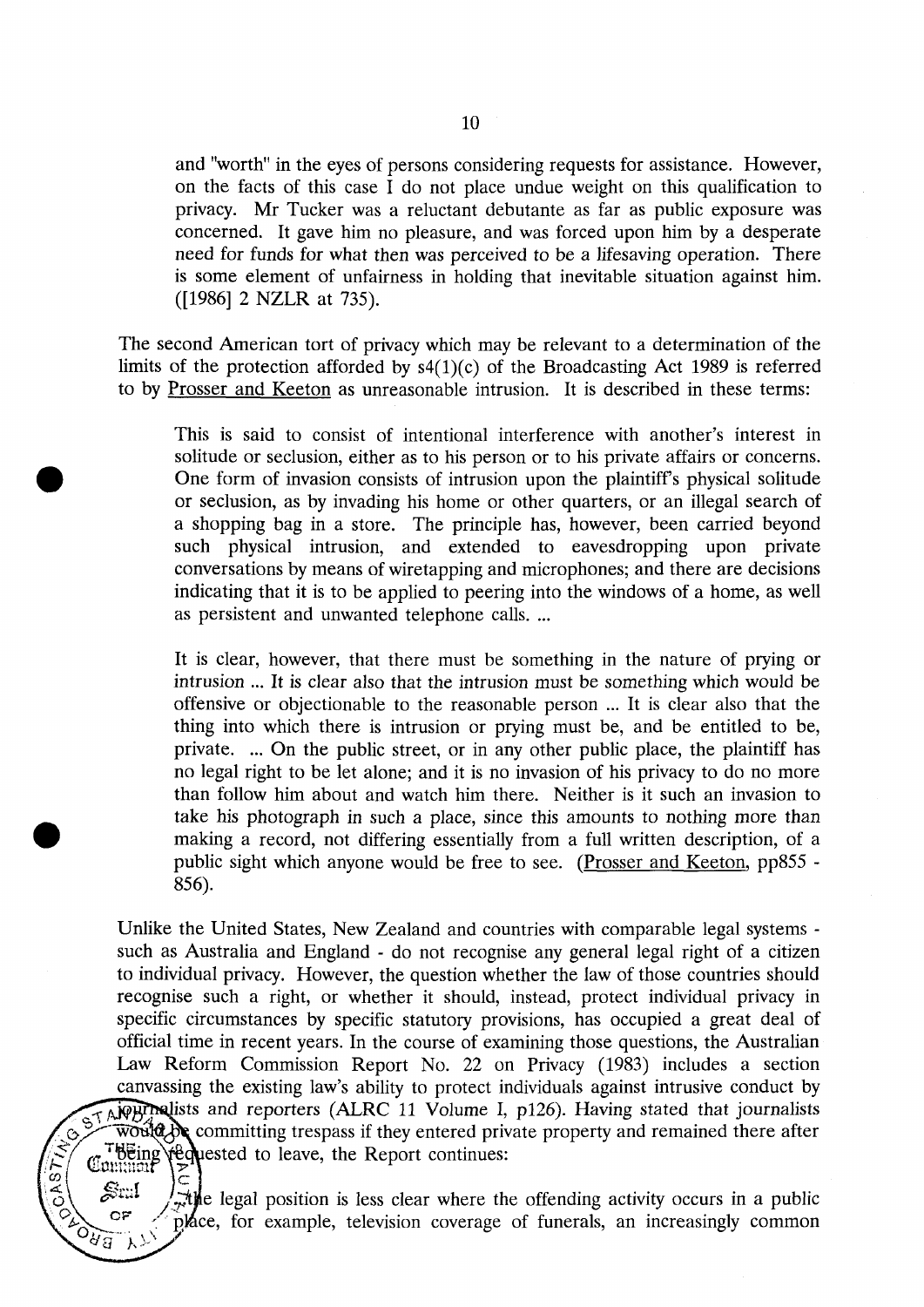feature of television news coverage following major accidents. It is argued that actions of this kind are often necessary and justified because of the interest of the general public in receiving news. ... It is said that the abuses of 'investigative journalism' are rare and must be tolerated as the price paid for a free media. Alternatively, it is said that adequate avenues of complaint exist [to the Australian Press Council, the Commonwealth Ombudsman, the Australian Broadcasting Tribunal or the Australian Journalists' Association].

The Report then endorses the Law Commission's proposal, made in its 1979 Report Unfair Publication, for striking a balance "between privacy on the one hand, and freedom of the press, and the need of the public to be informed, on the other". That proposal was for the enactment of a statutory provision giving a cause of action to a person in respect of the publication of "sensitive private facts", ie those relating to health, private behaviour, love life or personal or family relationships in circumstances in which publication is likely to cause distress, annoyance or embarrassment, whether true or false. Importantly, several defences were proposed to be made available to that cause of action, including that the publication in question was relevant to a topic of "public interest", ie "a legitimate concern to the public but not merely published to arouse prurient or morbid curiosity". Also included as proposed defences were the consent of the affected person and the fact that the information complained of was a matter of public record (Unfair Publication: Defamation and Privacy. ALRC 11 (1979) pp236 - 240).

## **Decision**

 $\frac{1}{\sqrt{2}}$ 

へん

In the Authority's view, the protection afforded to an individual's privacy by  $s4(1)(c)$ of the Broadcasting Act 1989 includes protection against disclosure of private or public facts where, to adopt the phraseology of the American tort, the matter disclosed would be highly offensive and objectionable to the reasonable person of ordinary sensibilities. Whether a disclosure meets that criterion of offensiveness etc will depend on the circumstances of each case: the protection of privacy cannot be absolute. Therefore, in an inquiry into a complaint that  $s(1)(c)$  has been infringed, any competing claim of "public interest" in the facts disclosed, as well as any other relevant matter of defence (eg consent of the individual whose privacy is alleged to have been infringed) will need to be examined.

With regard to the present complaint, the first question to be determined is whether the Network News of 6 October 1989 disclosed any private or public facts about the complainant or the other members of her family on whose behalf she complained.

As has been stated, the programme's coverage of the funeral service dwelt on the presence of the skinheads, their Nazi symbols and their views of the Justice  $\tilde{\mathbf{B}}$ extext pent's decision not to release two of the deceased's friends from prison to act THE pallet prers. Apart from Craig McAllister, who invited the film crew to film the  $\mathbb{G}_{\text{m}}$  scenes  $\mathbb{F}_{\text{m}}$  the graveside at the conclusion of the funeral service and who consented to  $\overline{O}$ AS Scul OF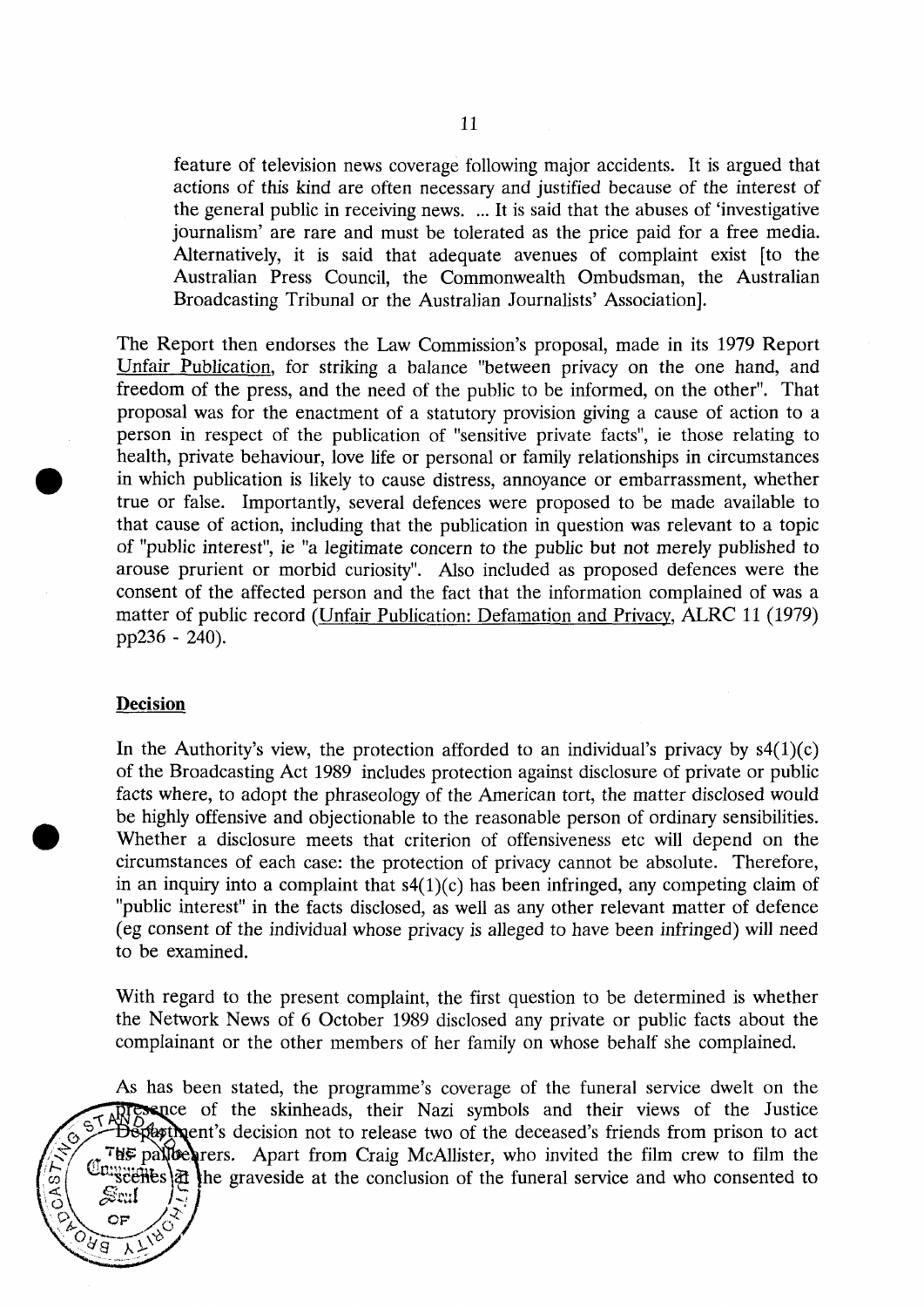be interviewed, no other member of the deceased's family was identified in the programme. No doubt other family members were identifiable to those who know them but, because the only close-up shots were of Craig McAllister and his companion, the presence of other family members, and their grief, were not emphasised or dwelt upon in any way.

In light of the nature of the 6 October Network News' item, Mrs McAllister's complaint that the programme infringed her own and other family members' privacy would appear to be directed at the very fact that TVNZ broadcast film of her son's funeral and its aftermath. Thus the question arises, are such things private or public facts? The answer to this question will affect the ease with which their disclosure, by broadcast, can be established to be highly offensive etc.

In considering whether the funeral of a relative is a private fact for members of the deceased's family, the location of the service would appear to be a relevant factor. When the service is conducted in a private place, the claim that its broadcast is of a private fact would be stronger than when the service is conducted in a public place. The funeral service for Glen McAllister which was filmed by TVNZ was conducted in a public place: a cemetery. Obviously, it was conducted in view of another public place - a street - for it was from that vantage point that the service was filmed.

The aftermath of the funeral - the skinheads behaviour at the graveside - also took place in the cemetery. The Authority believes it is pertinent that the film crew was invited by Craig McAllister to enter the cemetery to film that behaviour. It is also pertinent that Craig McAllister and his companion were prepared to be interviewed about the behaviour as well as about other matters relevant to the funeral.

In light of the above, it is the Authority's view that the funeral for Glen McAllister and, especially, its aftermath were public facts. However, even if the funeral and/or its aftermath were private facts, the question whether Mrs McAllister's and her family's privacy was infringed by their broadcast falls to be determined by the effect which their broadcast would have on "a reasonable person of ordinary sensibilities". That effect can only be judged in light of the context in which the facts were disclosed.

In this regard, the Authority finds compelling TVNZ's reasons for broadcasting coverage of Glen McAllister's funeral and its aftermath. News of (at least recent) crimes and those who commit them, of government policy, and of groups within society whose values contrast sharply with traditional norms are, in the Authority's view, matters of genuine public interest or concern. Glen McAllister's funeral and its aftermath were occasions which brought together those various matters. While it is unfortunate for those members of the deceased's family who did not want publicity given to the funeral, the Authority is of the view that the public interest in the matters Which surrounded Glen McAllister's death makes it impossible to describe the  $6$ et**tber** 1989 Network News item as highly offensive and objectionable to a reasonable **BUTSON OF AUTORY SENSIBILITIES.** 

 $0.87$ 

OF

 $\lambda$ 

े प्र